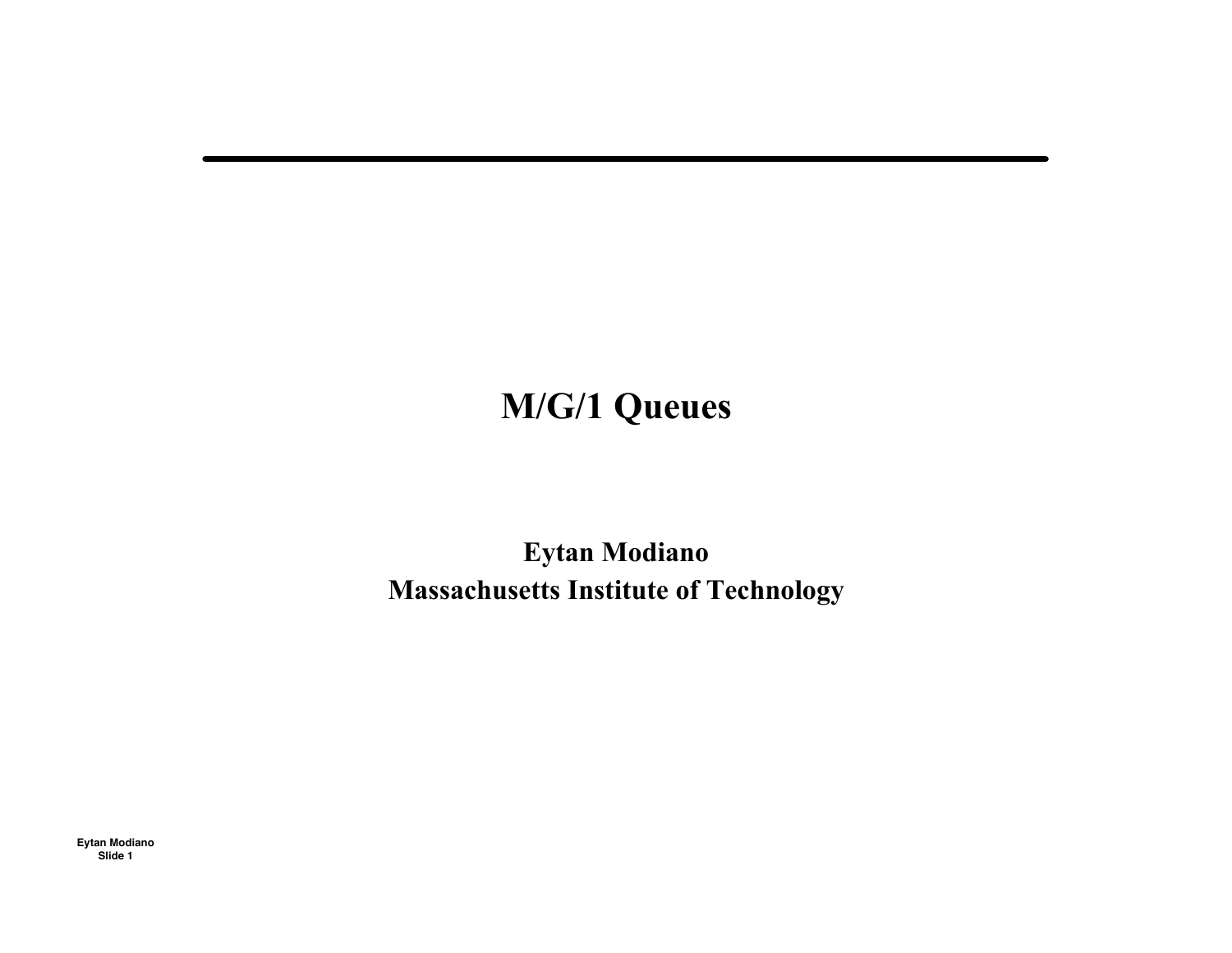## **M/G/1 QUEUE**



- **Poisson arrivals at rate** λ
- **Service time has arbitrary distribution with given E[X] and E[X2]**
	- **Service times are independent and identically distributed (IID)**
	- **Independent of arrival times**
	- $-$  **E**[service time] =  $1/\mu$
	- **Single Server queue**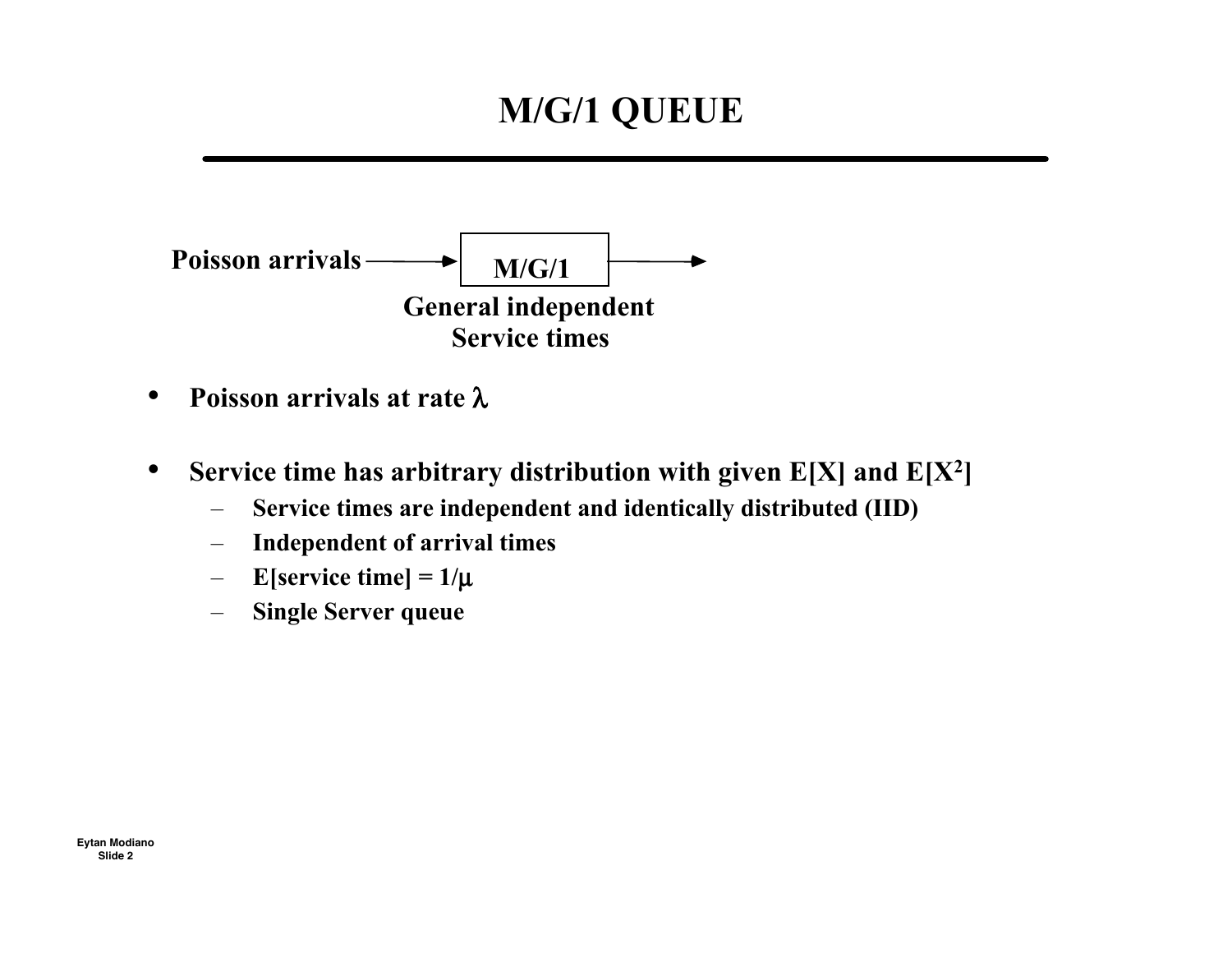### **Pollaczek-Khinchin (P-K) Formula**

$$
W = \frac{\lambda E[X^2]}{2(1-\rho)}
$$

**where**  $\rho = \lambda / \mu = \lambda E[X] =$  **line utilization** 

**From Little's Theorem,**

$$
N_{Q} = \lambda W
$$

$$
T = E[X] + W
$$

$$
N = \lambda T = N_{Q} + \rho
$$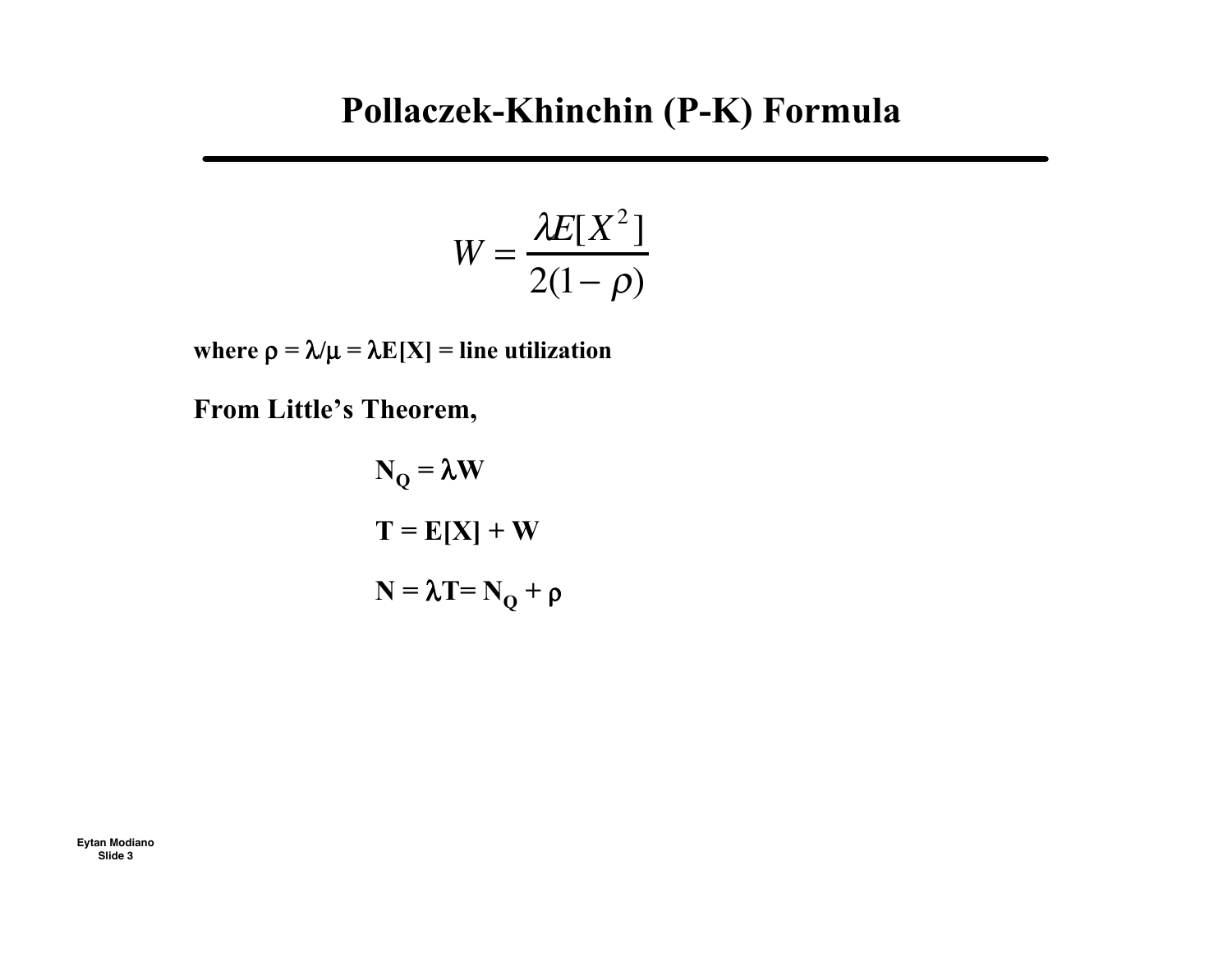#### **M/G/1 EXAMPLES**

• **Example 1: M/M/1**

 $E[X] = 1/\mu$ ;  $E[X^2] = 2/\mu^2$ 

$$
W = \frac{\lambda}{\mu^2 (1 - \rho)} = \frac{\rho}{\mu (1 - \rho)}
$$

**Example 2: M/D/1 (Constant service time 1/**µ**)** in the contract of the contract of the contract of the contract of the contract of the contract of the contract of the contract of the contract of the contract of the contract of the contract of the contract of the contrac

$$
E[X] = 1/\mu \; ; \; E[X^2] = 1/\mu^2
$$

$$
W=\frac{\lambda}{2\mu^2(1-\rho)}=\frac{\rho}{2\mu(1-\rho)}
$$

**Eytan Modiano Slide 4**

 $\bullet$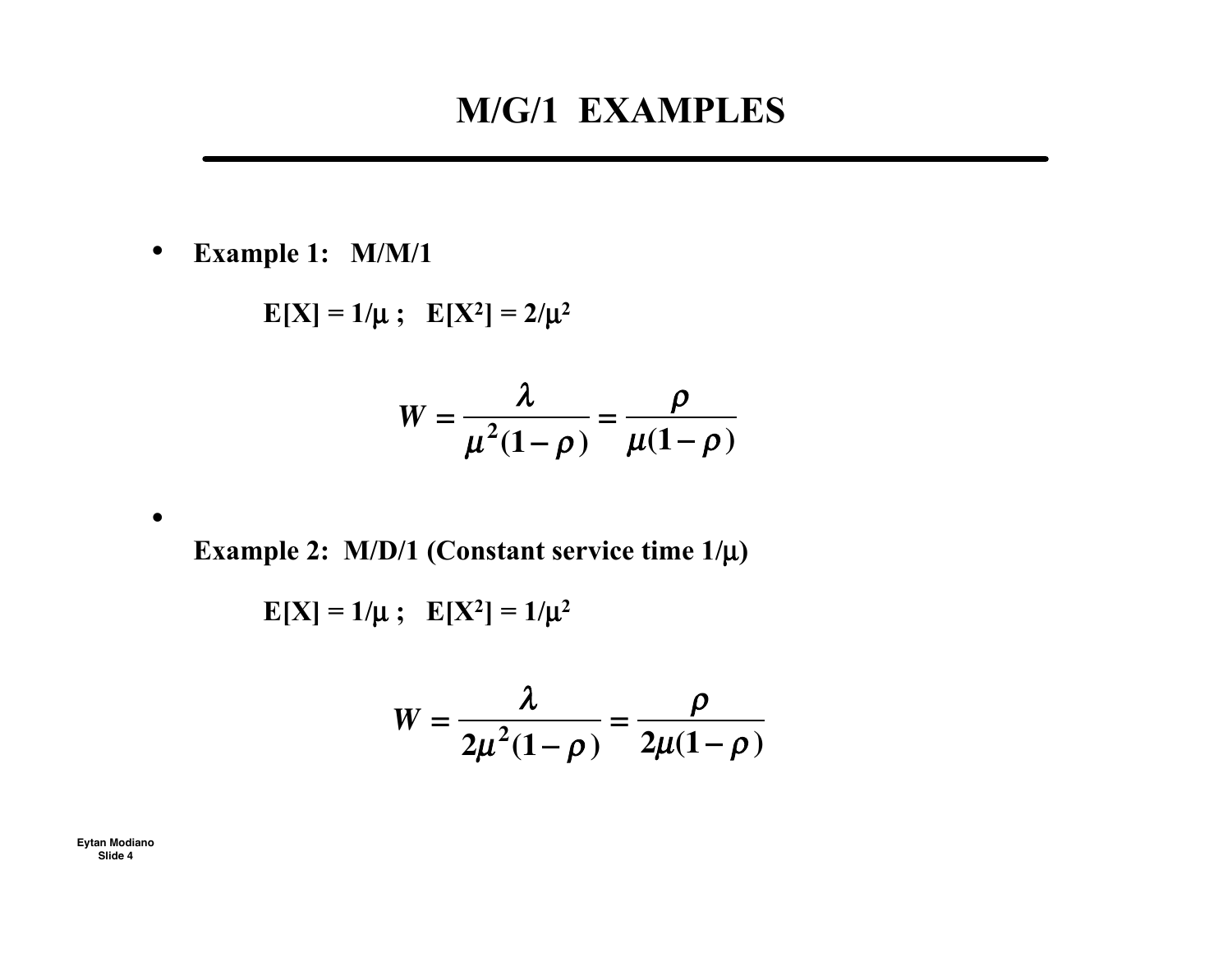#### **Proof of Pollaczek-Khinchin (P-K) formula**

- Let  $W_i$  = waiting time in queue of  $i$ <sup>th</sup> arrival  $R_i$  = **Residual service time seen** by **i (i.e., amount of time for current customer receiving service to be done)**
	- $N_i$  = **Number** of **customers** found in queue by **i**



- **E**[**W**<sub>i</sub>] = **E**[**R**<sub>i</sub>] + **E**[**X**]**E**[**N**<sub>i</sub>] = **R** + **N**<sub>Q</sub>/µ – **Here we have used the PASTA property plus the independent service time property**  $\overline{a}$
- $W = R + \lambda W / \mu \implies W = R / (1 \rho)$ 
	- **Using little's formula**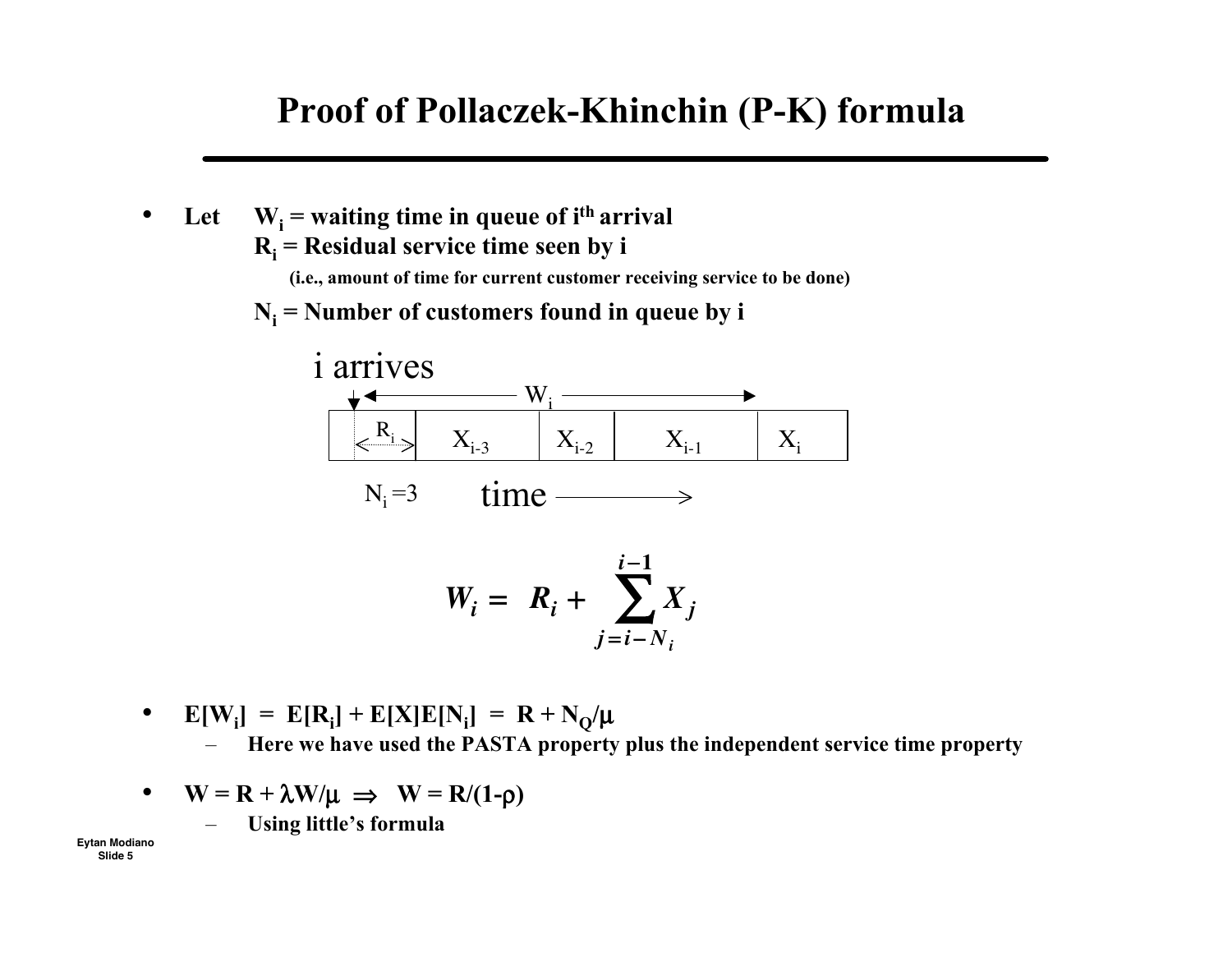# What is R? (Time Average Residual Service Time)



Let  $M(t)$  = Number of customers served by time t  $E[R(t)] = 1/t$  (sum of area in triangles)

$$
R_{t} = \frac{1}{t} \int_{0}^{t} R(\tau) d\tau = \frac{1}{t} \sum_{i=1}^{M(t)} \frac{X_{i}^{2}}{2} = \frac{M(t)}{2t} \sum_{i=1}^{M(t)} \frac{X_{i}^{2}}{M(t)}
$$

As  $t \rightarrow \infty$ ,  $\frac{M(t)}{t}$  = Average departure rate = Average arrival rate =  $\lambda$ 

$$
\frac{M(t)}{t}\sum_{i=1}^{M(t)}\frac{X_i^2}{M(t)} = E[X^2] \Rightarrow R = \frac{\lambda E[X^2]}{2}
$$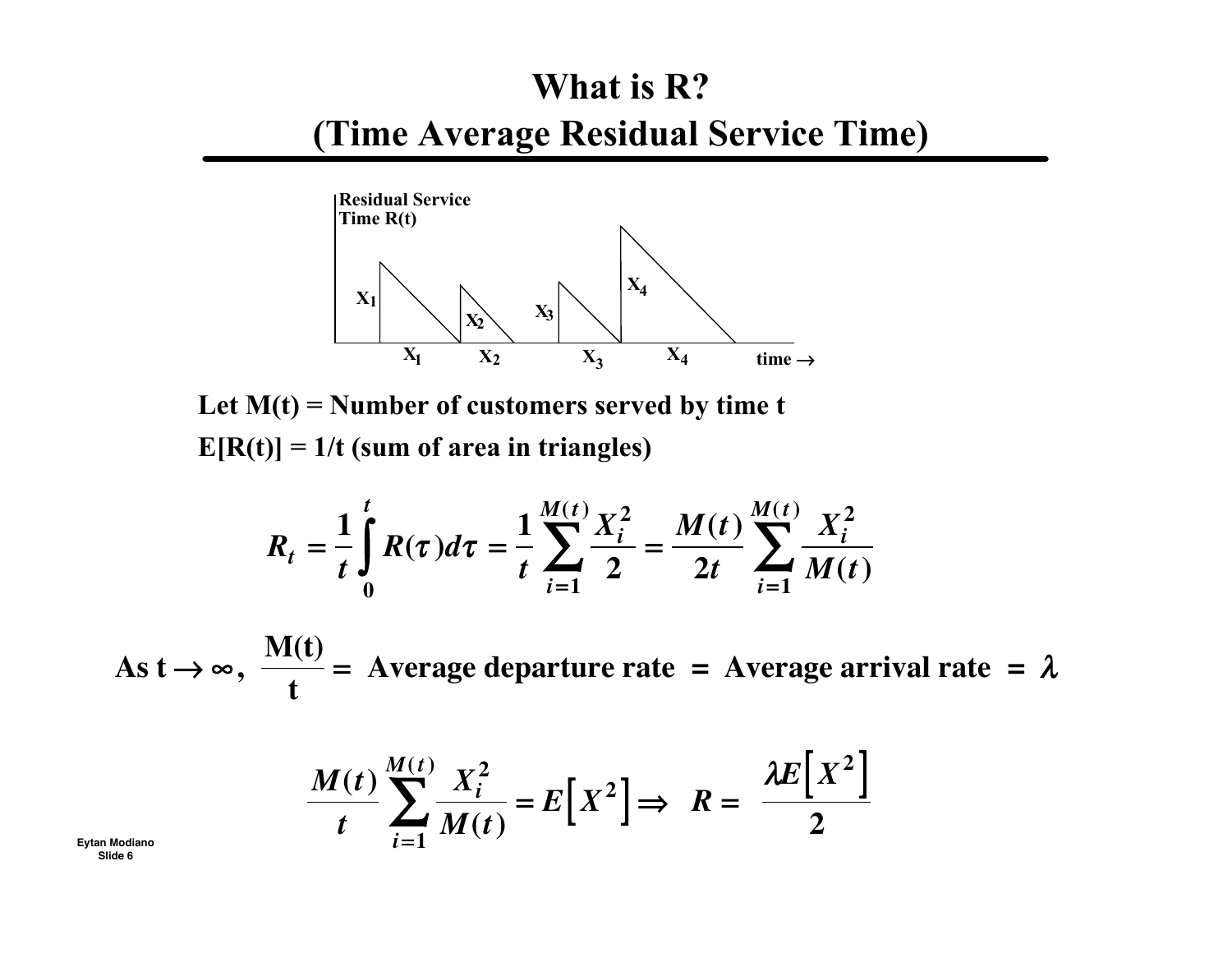### **M/G/1 Queue with Vacations**

- **Useful for polling and reservation systems (e.g., token rings)**
- **When the queue is empty, the server takes a vacation**
- **Vacation times are IID and independent of service times and arrival times**
	- **If system is empty after a vacation, the server takes another vacation**
	- **The only impact on the analysis is that a packet arriving to an empty system must wait for the end of the vacation**



$$
W_i = R_i + \sum_{j=i-N_i}^{i-1} X_j
$$

$$
E[W_i] = E[R_i] + E[X]E[N_i] = R + N_Q/m = R/(1-r)
$$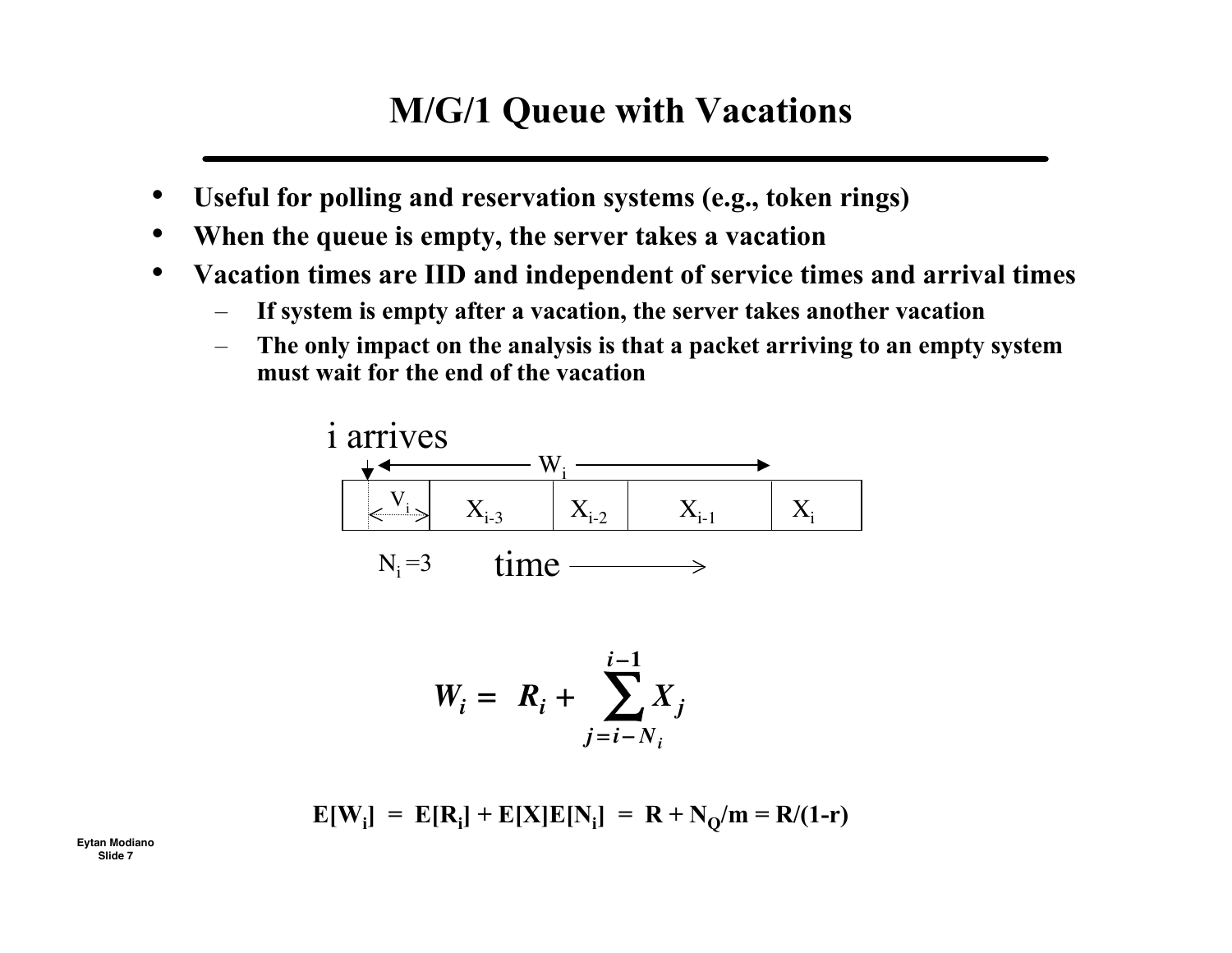## **Average Residual Service Time** (with vacations)



$$
R_{t} = \frac{1}{t} \int_{0}^{t} R(\tau) d\tau = \frac{1}{t} \left[ \sum_{i=1}^{M(t)} \frac{X_{i}^{2}}{2} + \sum_{j=1}^{L(t)} \frac{V_{j}^{2}}{2} + \right] = \frac{M(t)}{2t} \sum_{i=1}^{M(t)} \frac{X_{i}^{2}}{M(t)} + \frac{L(t)}{2t} \sum_{j=1}^{L(t)} \frac{V_{j}^{2}}{L(t)}
$$

$$
R = \lim_{t \to \infty} \frac{M(t)}{t} \frac{E[X^2]}{2} + \frac{L(t)}{t} \frac{E[V^2]}{2}
$$

Where  $L(t)$  is the number of vacations taken up to time  $t$  $\overline{\phantom{0}}$ 

M(t) is the number of customers served by time t  $\overline{\phantom{m}}$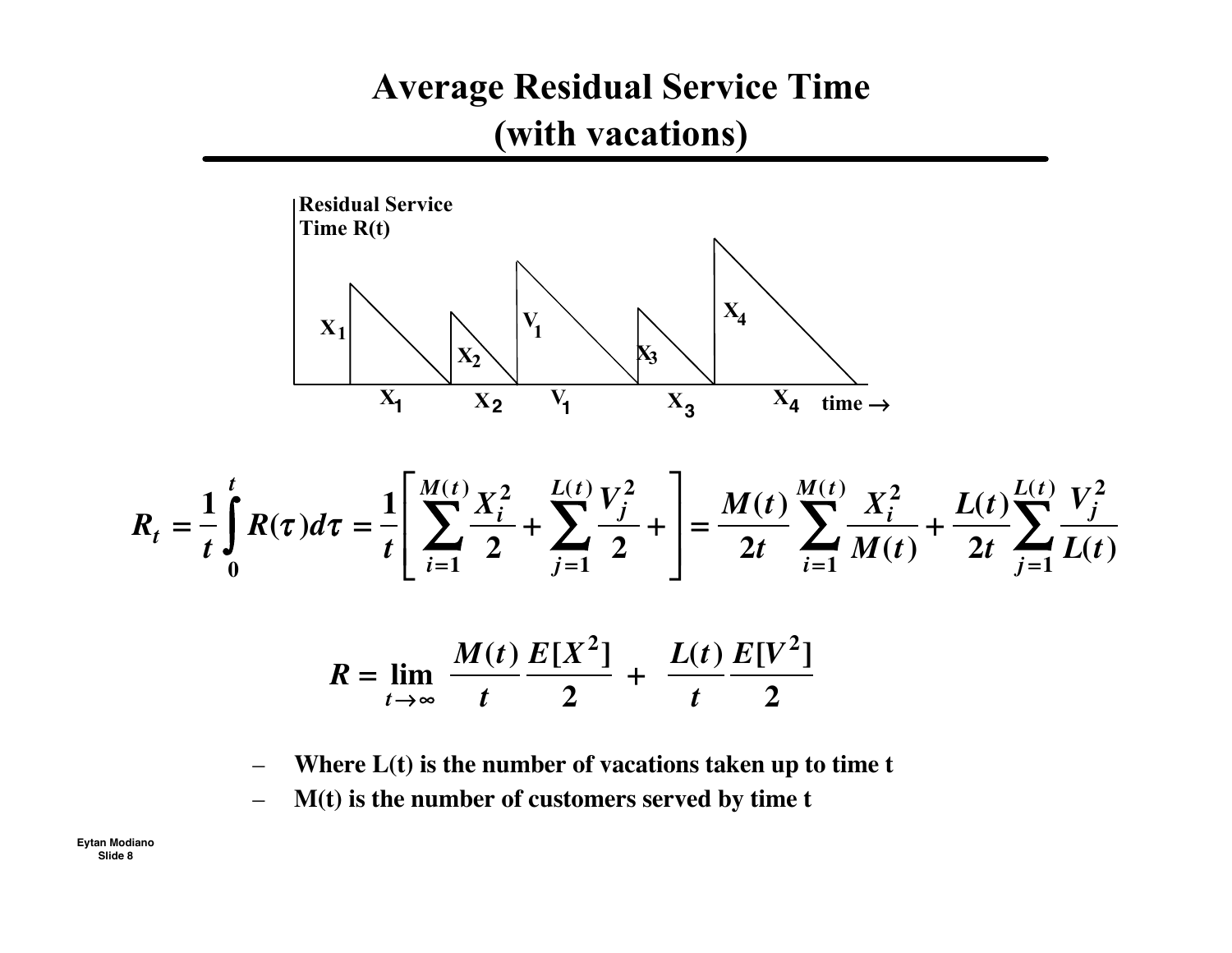## **Average Residual Service Time (with vacations)**

As 
$$
t \to \infty
$$
,  $\frac{M(t)}{t} \to \lambda$  and  $\frac{L(t)}{t} \to \lambda_{\nu}$  = vacation rate

- Let  $I = 1$  if system is on vacation and  $I = 0$  if system is busy
- **Little's Theorem** ⇒

$$
E[I] = P(system idle) = 1 - \rho = \lambda_v E[V]
$$

$$
\Rightarrow \lambda_{v} = (1-\rho)/E[V]
$$

• **Hence,**

$$
R = \frac{\lambda E[X^2]}{2} + \frac{(1-\rho)E[V^2]}{2E[V]}
$$
  
W =  $\frac{\lambda E[X^2]}{2(1-\rho)} + \frac{E[V^2]}{2E[V]}$  (recall W = R/(1-\rho))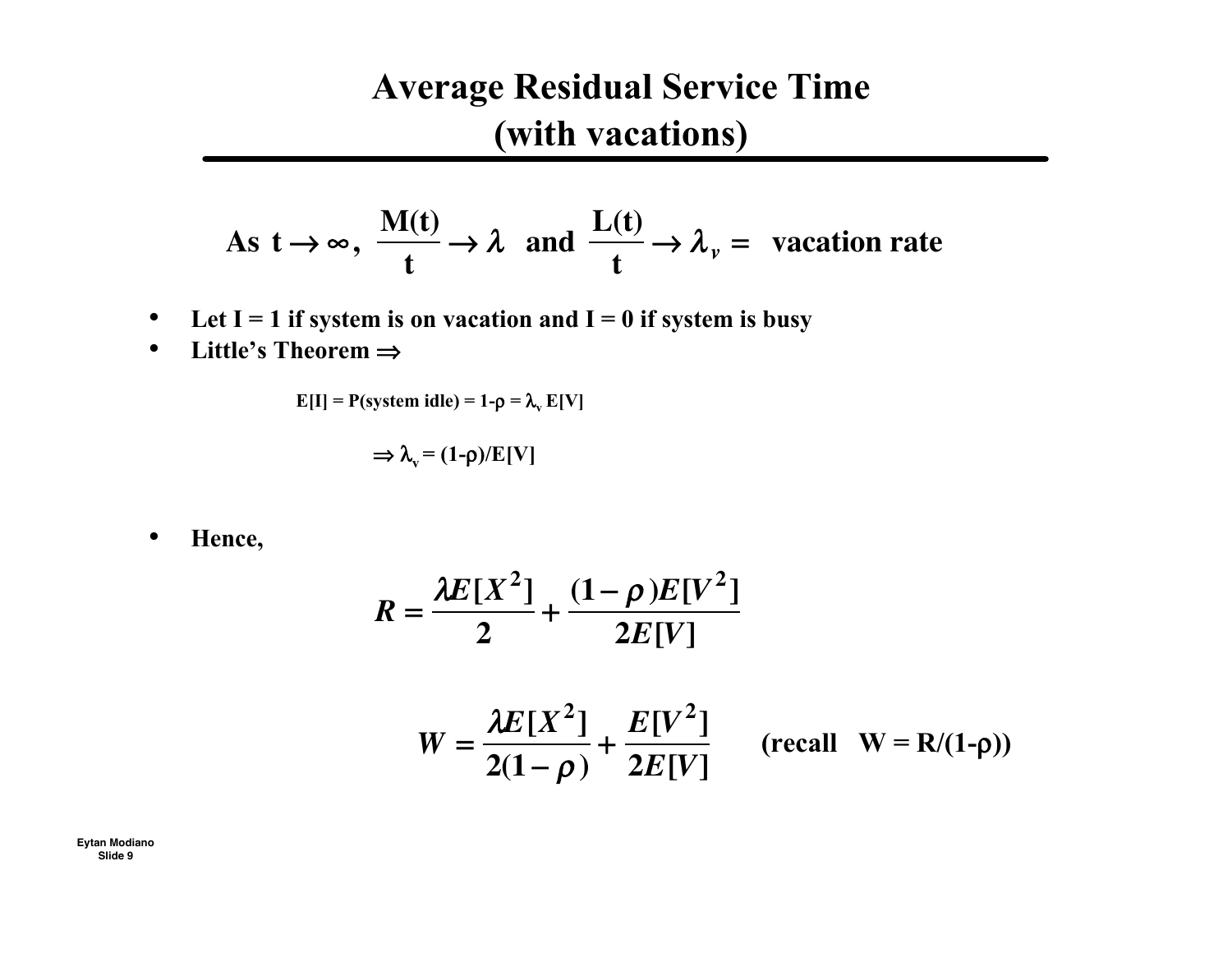#### **Example: Slotted M/D/1 system**



**Each slot = one packet transmission time =**  $1/\mu$ 

- **Transmission can begin only at start of a slot**
- **If system is empty at the start of a slot, server not available for the duration of the slot (vacation)**

• 
$$
E[X] = E[v] = 1/\mu
$$
  
\n•  $E[X^2] = E[v^2] = 1/\mu^2$   
\n
$$
= W_{M/D/1} + E[X]/2
$$
\n
$$
= W_{M/D/1} + E[X]/2
$$

• **Notice that an average of 1/2 slot is spent waiting for the start of a slot**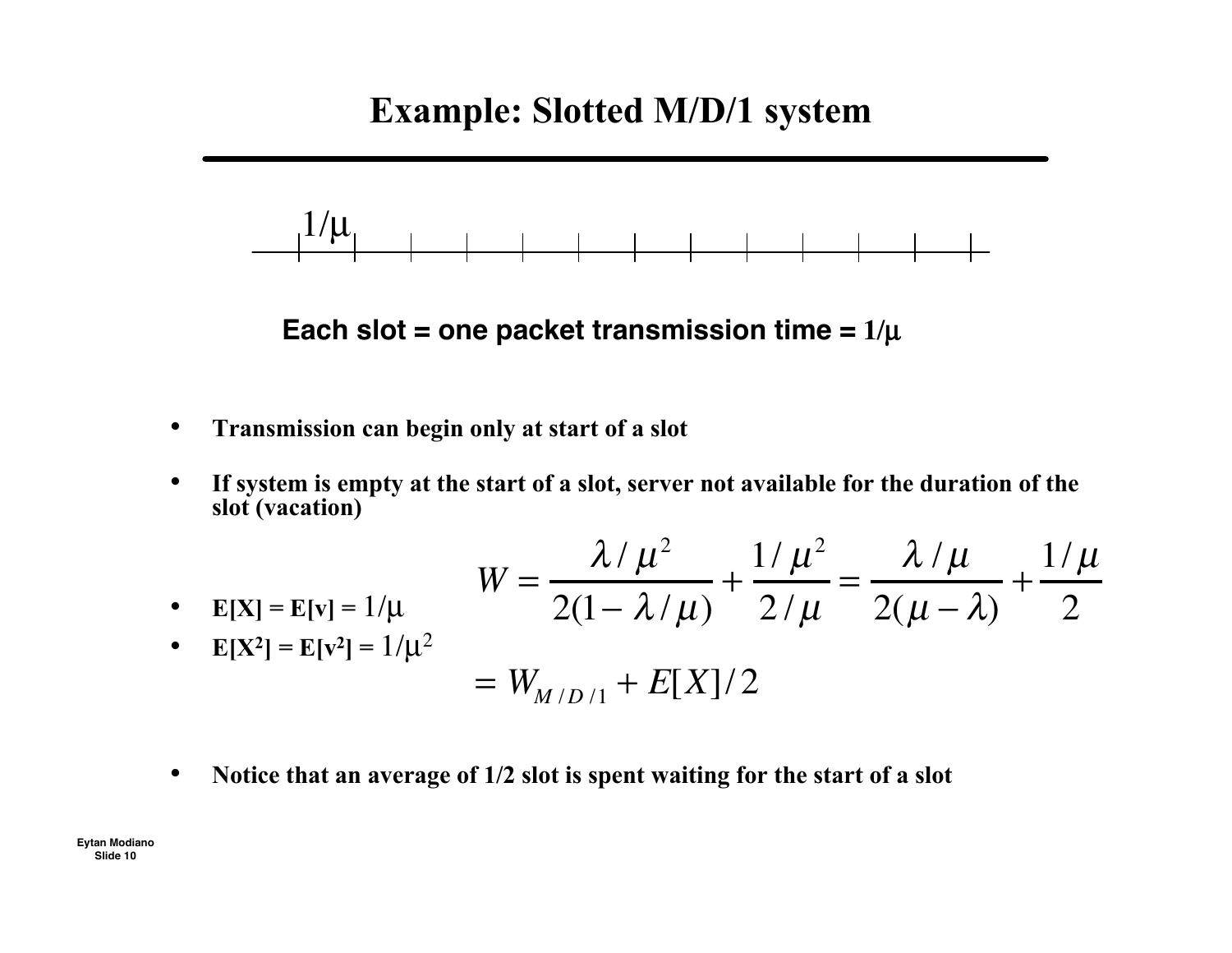### **FDM EXAMPLE**

• **Assume m Poisson streams of fixed length packets of arrival rate** λ/**m each multiplexed by FDM on m subchannels. Total traffic =** λ

Suppose it takes m time units to transmit a packet, so  $\mu = 1/m$ .

The **total** system **load:**  $\rho = \lambda$ 



• **We have an M/D/1 system**  $W=\lambda E[x^2]/2(1-\rho)$ 

$$
W_{FDM} = \frac{(\lambda / m) m^2}{2(1 - \rho)} = \frac{\rho m}{2(1 - \rho)}
$$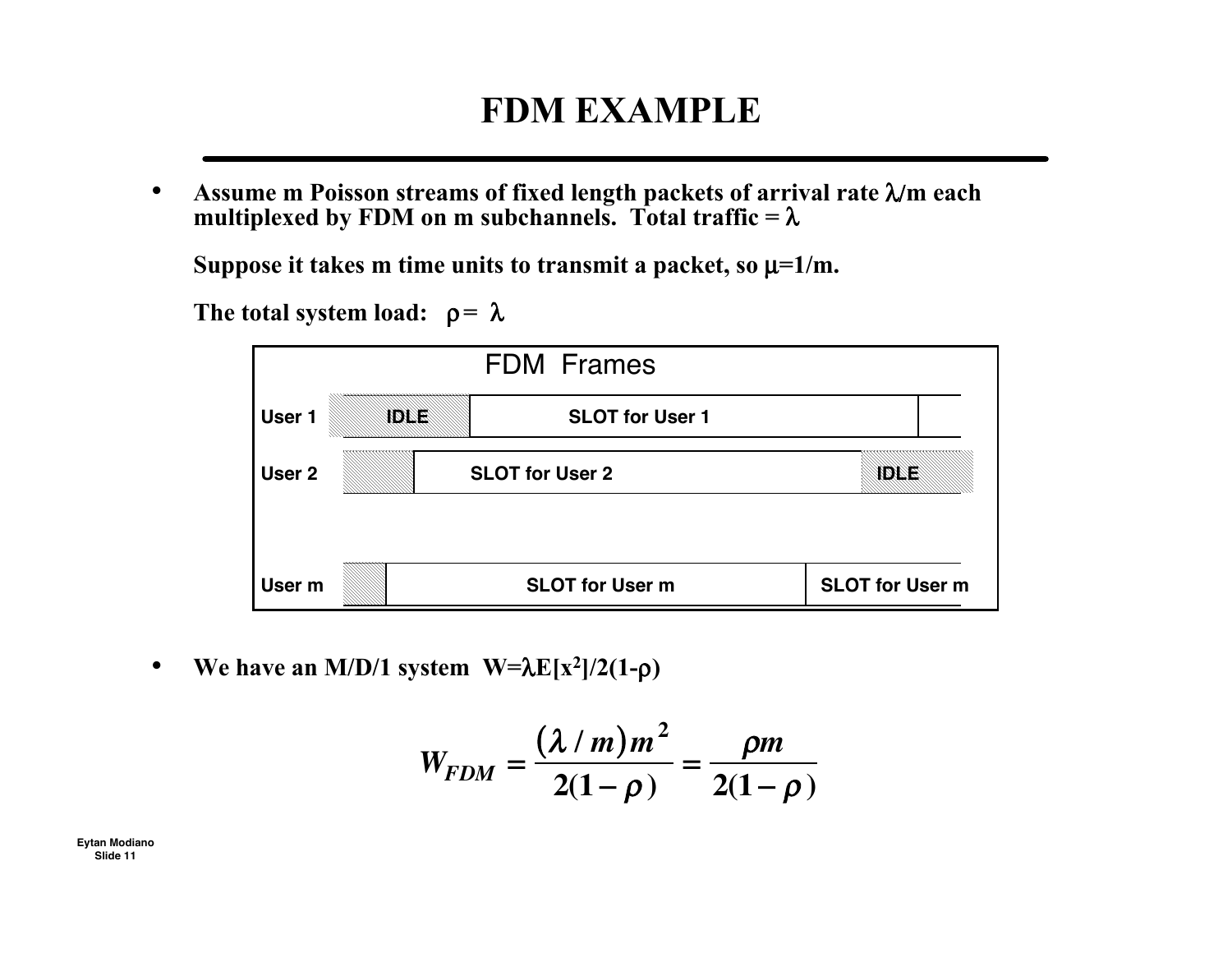### **Slotted FDM**

• **Suppose now that system is slotted and transmissions start only on m time unit boundaries.**



- **This is M/D/1 with vacations**
	- **Server goes on vacation for m time units when there is nothing to transmit**

 $E[V] = m$ ;  $E[V^2] = m^2$ .

$$
W_{\text{SFDM}} = W_{\text{FDM}} + E[V^2]/2E[V]
$$

$$
= W_{\text{FDM}} + m/2
$$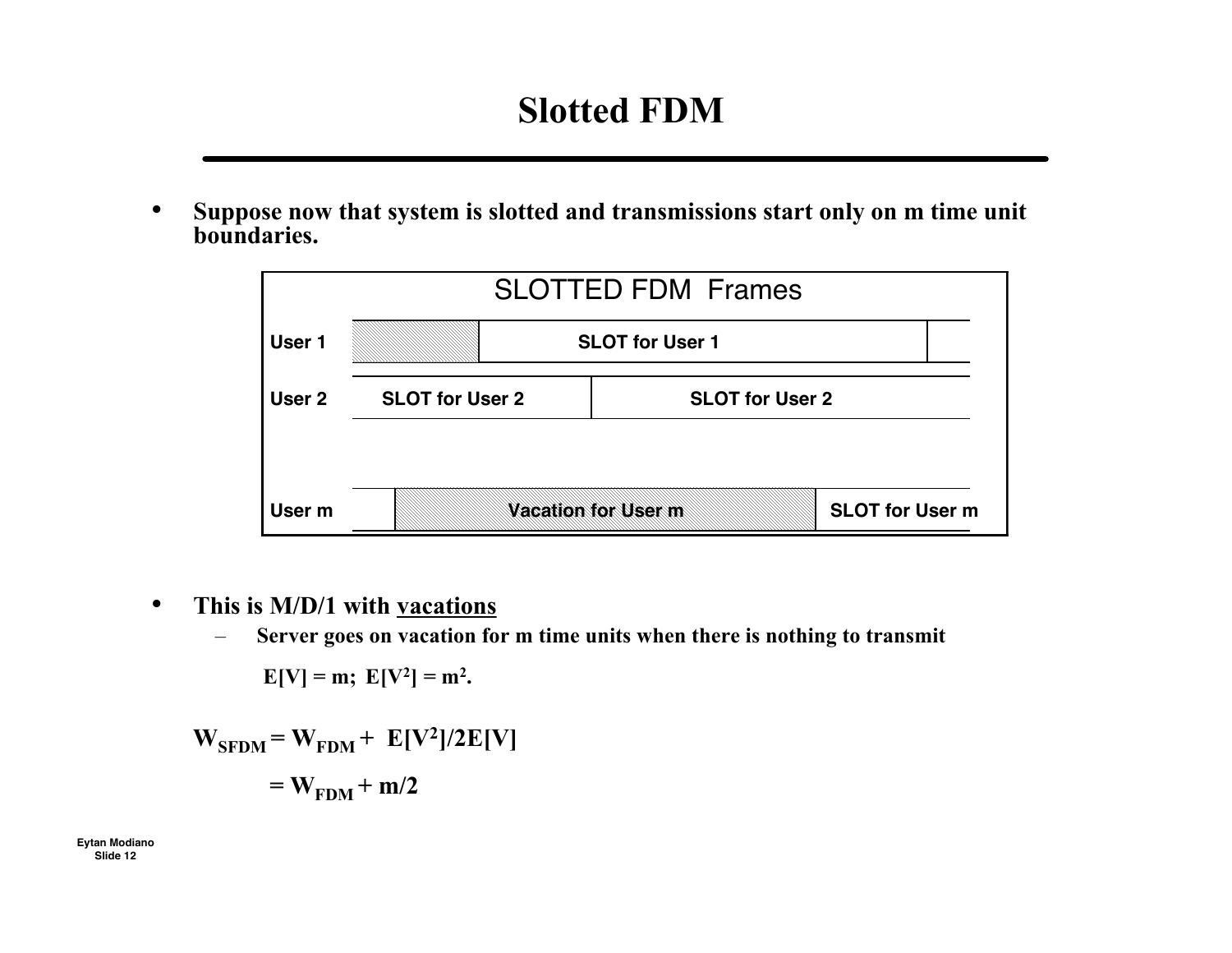### **TDM EXAMPLE**



- **TDM with one packet slots is the same**
	- **A session has to wait for its own slot boundary**

W = R/(1-p)  
\n
$$
R = \frac{\lambda E[X^2]}{2} + \frac{(1-\rho)E[V^2]}{2E[V]}
$$
\n
$$
W = \frac{\lambda E[X^2]}{2(1-\rho)} + \frac{E[V^2]}{2E[V]}
$$